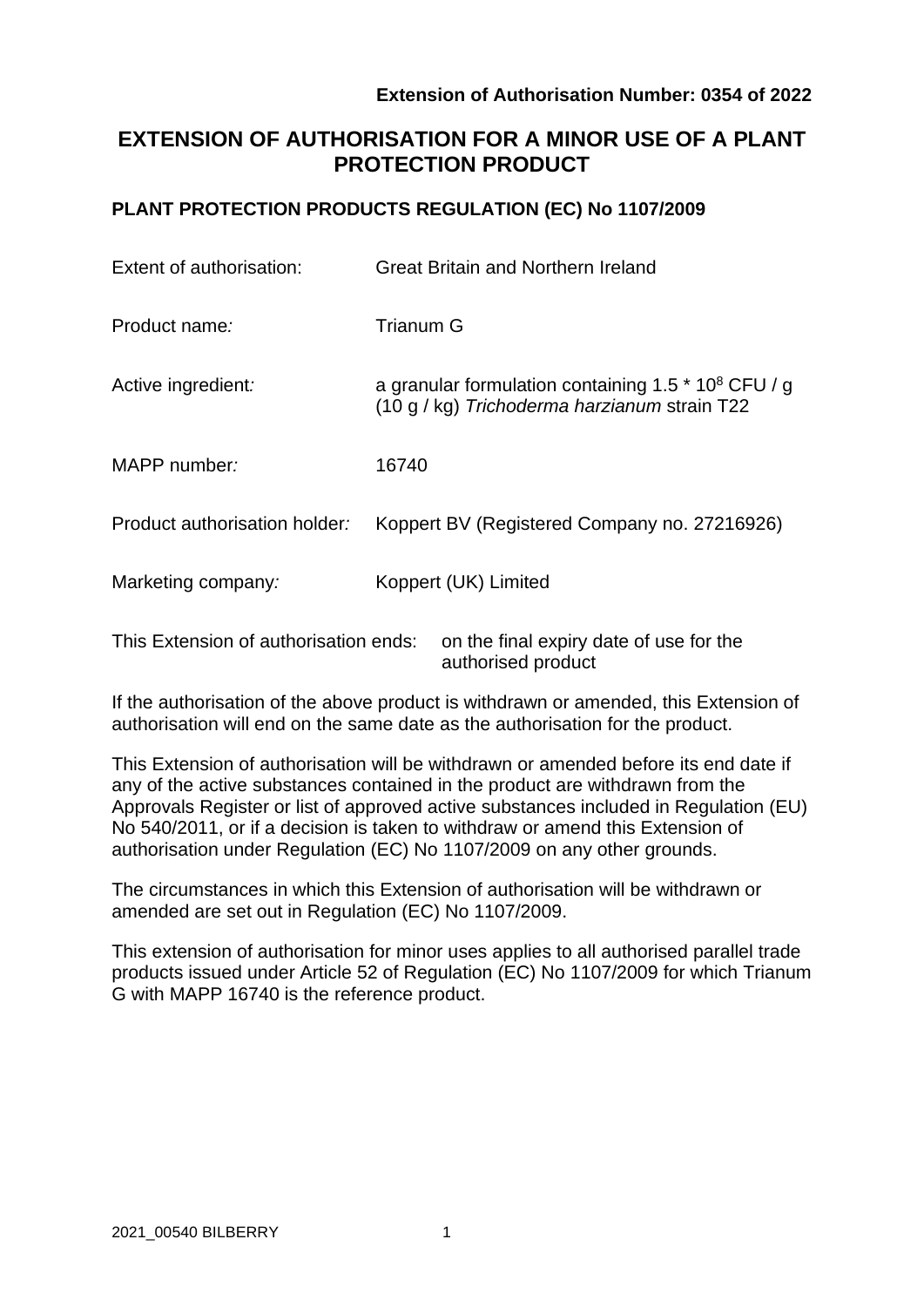Digitally signed by: Stephen Thornley Date: 2022.02.10 09:56:07 Z

HSE Digital Signature

This and the attached Appendices 1 and 2 are signed by the Health and Safety Executive for and on behalf of the Secretary of State, the Welsh Ministers, the Scottish Ministers and the Department of Agriculture, Environment and Rural Affairs in Northern Ireland.

Date of issue: 10 February 2022

### **EXPLANATORY NOTES**

- 1. This is Extension of authorisation number 0354 of 2022.
- 2. Application reference number: COP 2021/00540
- 3. Persons using the product to which this Extension of authorisation applies should acquaint themselves with and observe all requirements contained in the Regulation (EC) No 1107/2009, including the duty on the holder of any Extension of authorisation to notify information on potentially dangerous effects, a contravention of which is a criminal offence under those Regulations.
- 4. Neither the efficacy nor the phytotoxicity of the product for which this Extension of authorisation has been granted has been assessed and, as such, the user bears the risk in respect of failures concerning its efficacy and phytotoxicity.
- 5. In this notice Regulation (EC) No 1107/2009 means: In relation to Great Britain, Regulation (EC) No 1107/2009 as it has effect in Great Britain. In relation to Northern Ireland, Regulation (EC) No 1107/2009 as it has effect by virtue of the Protocol on Ireland/Northern Ireland in the EU withdrawal agreement.
- 6. In this notice Regulation (EU) No 540/2011 means: In relation to Northern Ireland, Regulation (EU) No 540/2011 as it has effect by virtue of the Protocol on Ireland/Northern Ireland in the EU withdrawal agreement.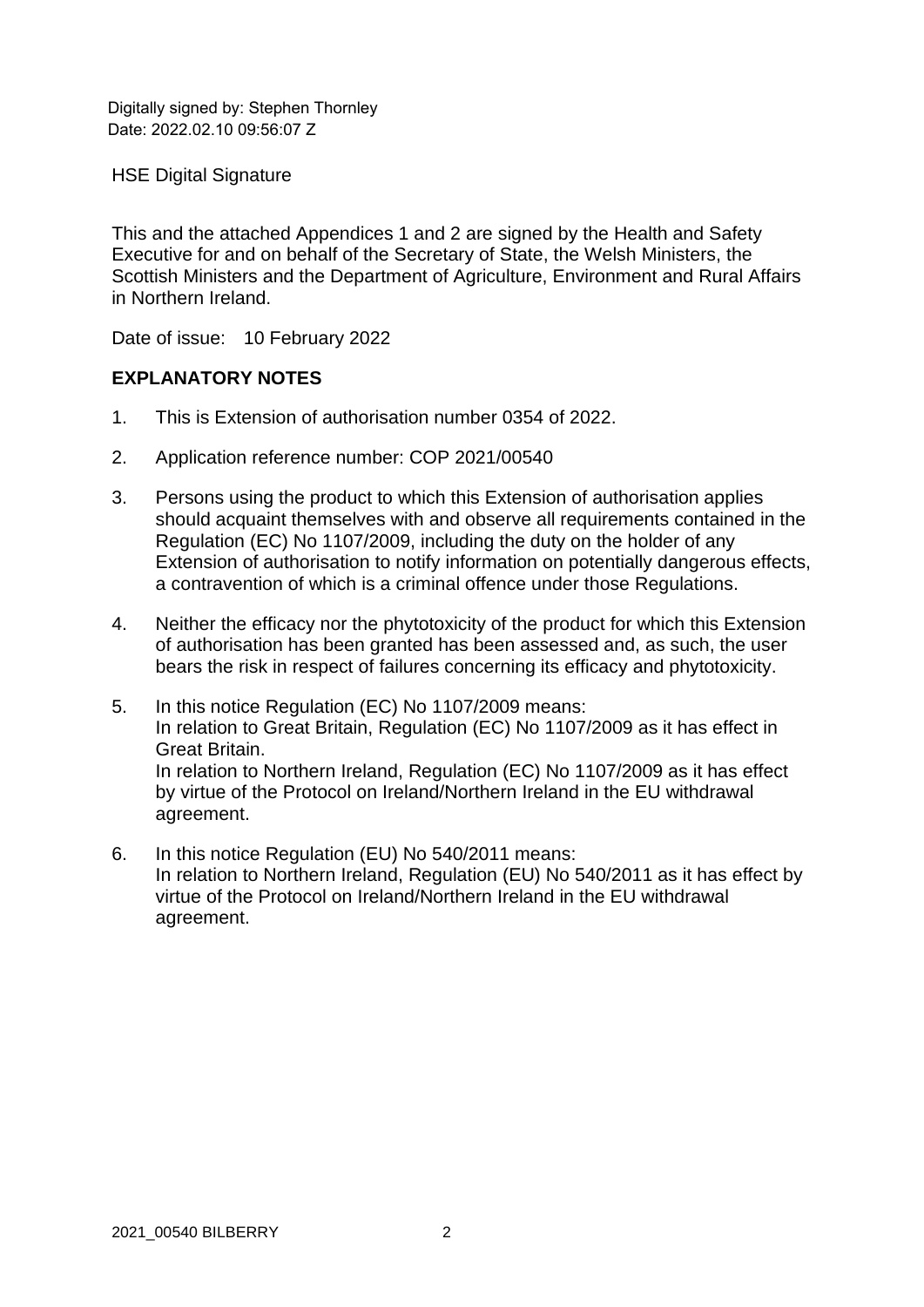## **ADVISORY INFORMATION**

This Extension of authorisation relates to the use of 'Trianum G' (M16740) for the control of *Pythium*, *Fusarium*, and *Rhizoctonia* on bush/small fruit grown under permanent protection with full enclosure, in organic or synthetic rooting media. A single application can be made at propagation, by incorporation of the granules into the growth media, at a rate of 0.75 kg product /  $m<sup>3</sup>$  media in trays/modules. A single application can also be made at transplantation, at a rate of 0.375 kg product /  $m<sup>3</sup>$ growth media, or 1 g granules per planting hole - such as when transplanting into bags. Applications can be made at any time of the year (January to December).

IMPORTANT: When applying this product under the terms of this Extension of authorisation, comply with any resistance guidance or restrictions stated on the product label.

Total reliance on one pesticide will hasten the development of resistance. Pesticides of different chemical types or alternative control measures should be included in the planned programme. Alternating with different modes of action is a recognised antiresistance strategy.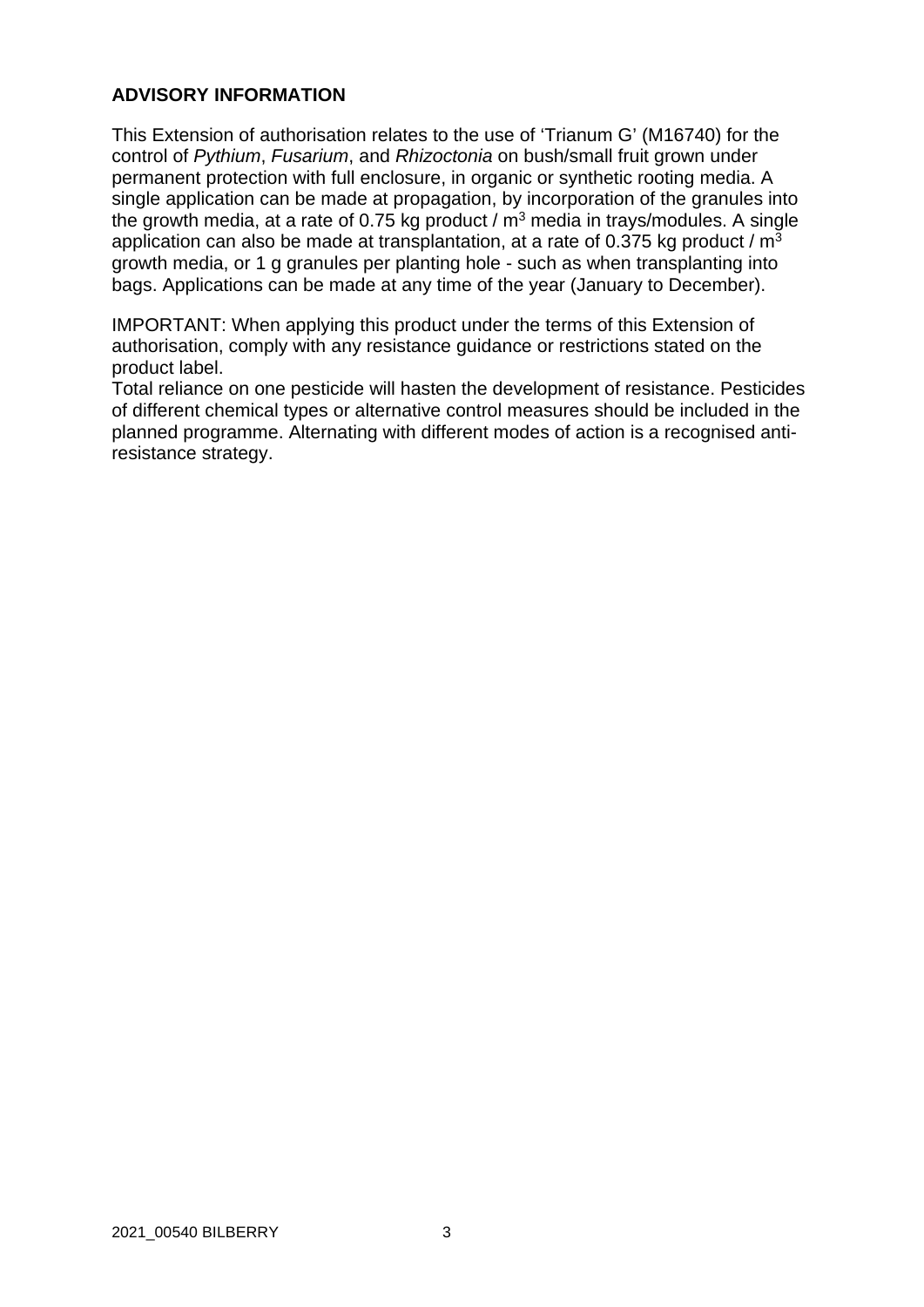## **APPENDIX 1: CONDITIONS OF EXTENSION OF AUTHORISATION**

The conditions below are obligatory. They must be complied with when the Extension of authorisation occurs. Failure to comply with the following conditions will result in the withdrawal or amendment of the Extension of authorisation under Regulation (EC) No 1107/2009 and may result in other enforcement action, including prosecution. For the purposes of this Extension of authorisation only, the conditions and/or requirements shown below supersede any corresponding conditions and/or requirements set out on the label or otherwise provided for under the product authorisation **which would otherwise apply**.

#### **Use:**

### Field of use: **ONLY AS A BIOFUNGICIDE**

User: Professional

| Crops/situations:                                                                                                                                                                                                                                                         | Maximum<br>individual dose:                                                                                                                                                                  | Maximum total<br>dose: | Maximum<br>number of<br>treatments: (per<br>crop)      | Latest time of<br>application: |
|---------------------------------------------------------------------------------------------------------------------------------------------------------------------------------------------------------------------------------------------------------------------------|----------------------------------------------------------------------------------------------------------------------------------------------------------------------------------------------|------------------------|--------------------------------------------------------|--------------------------------|
| Grown in organic<br>media, grown in<br>synthetic rooting<br>media and<br>permanent<br>protection with<br>full enclosure<br>crops of bilberry,<br>blackcurrant and<br>redcurrant,<br>blueberry,<br>cranberry,<br>elderberry,<br>gooseberry,<br>mulberry, and<br>rose hips. | 0.75 kg product<br>$/m3$ growing<br>media at<br>propagation in<br>trays/modules;<br>and/or 0.375<br>$kg/m3$ of gr<br>media at<br>transplanting<br>and/or 1g<br>granules per<br>planting hole |                        | $1$ at<br>propagation;<br>and/or 1 at<br>transplanting | <b>BBCH 39</b>                 |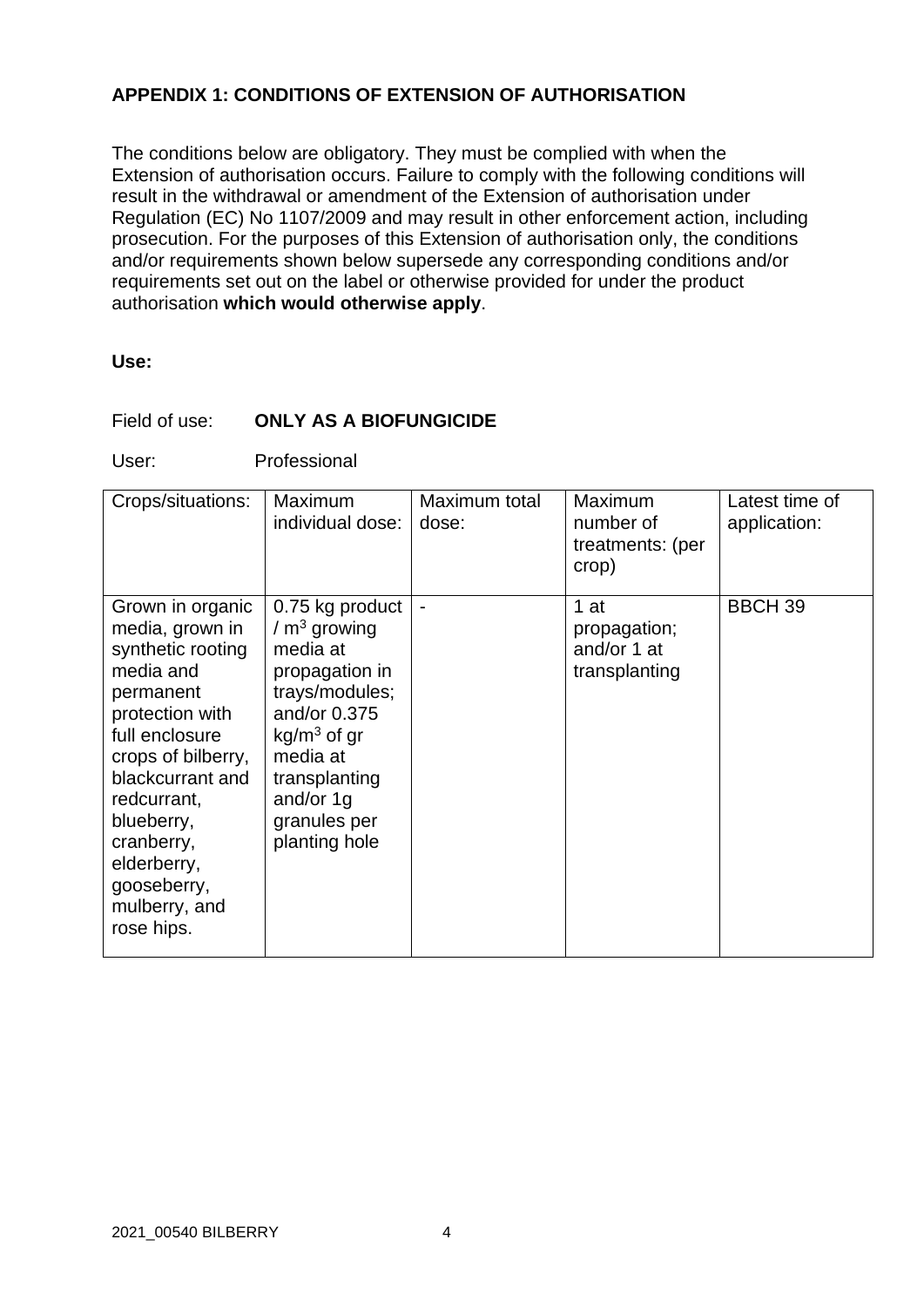Operator Protection:

(1) Engineering control of operator exposure must be used where reasonably practicable in addition to the following personal protective equipment:

> Operators must wear suitable protective clothing (coveralls), suitable protective gloves and suitable respiratory protective equipment\* when handling the product or applying the product. \*Disposable filtering facepiece respirator to at least EN149 FFP3 or equivalent.

(2) However, engineering controls may replace personal protective equipment if a COSHH assessment shows that they provide an equal or higher standard of protection.

Other specific restrictions:

- (1) This product must only be applied in accordance with the terms of this extension of authorisation, the product label and/or leaflet and any additional guidance on extensions of authorisation.
- (2) Treatment must only be made under 'permanent protection' situations which provide full enclosure (including continuous top and side barriers down to below ground level) and which are present and maintained over a number of years.
- (3) Reasonable precautions must be taken to prevent access of birds, wild mammals and honey bees to treated crops.
- (4) To minimise airborne environmental exposure, vents, doors and other openings must be closed during and after application until the applied product has fully settled.